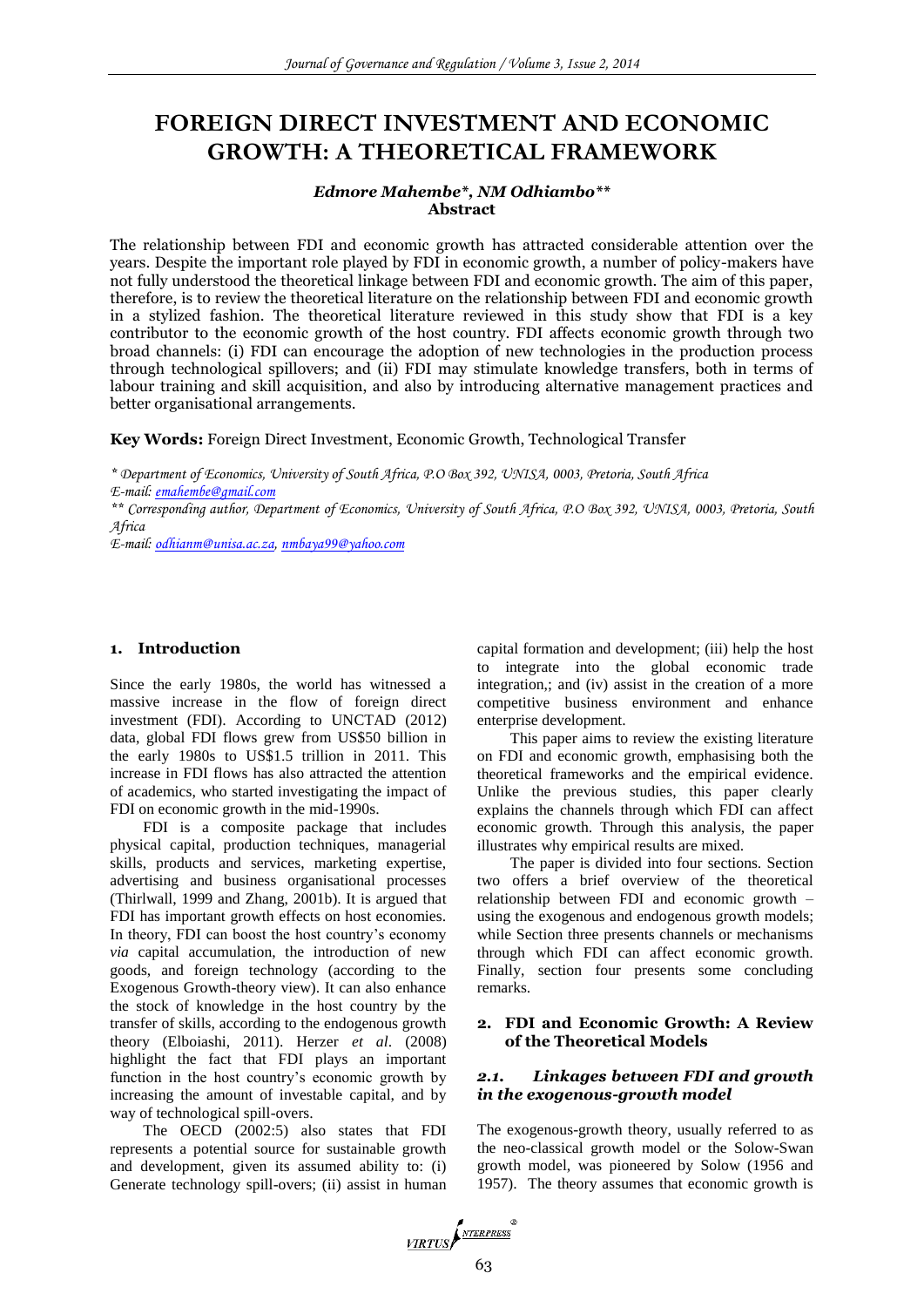generated through the accumulation of exogenous factors of production, such as the stock of capital and labour. Empirical studies on economic growth using the exogenous model normally employ the aggregateproduction function, as developed by Cobb and Douglas (1928). Following Hicks (1932), the Cobb-Douglas production function, or the aggregateproduction function is modelled against: capital input (both domestic and foreign), labour input, and the rate of technological progress, which changes over time<sup>3</sup>.

It has been shown that through this framework, capital accumulation contributes directly to economic growth in proportion to capital's share of the national output. Furthermore, the growth of the economy depends on the augmentation of the labour force and technological progress. According to this theory, FDI increases the capital stock in the host country; and this would, in turn, affect economic growth.

De Jager (2004) explains that if FDI introduces new technology, which leads to increased labour and capital productivity, this would then lead further to more consistent returns on investment, and labour would grow exogenously. Barro and Sala-I-Martin  $(1995)^4$  demonstrated that there is a positive relationship between capital accumulation and output; while Herzer, et al. (2008) have recently established that FDI stimulates economic growth by augmenting domestic investment.

Through the exogenous or neo-classical growth model, it has been shown that FDI can impact economic growth directly through capital accumulation and the inclusion of new inputs and foreign technologies in the production function of the host country. Thus, the neo-classical growth model shows that FDI promotes economic growth by increasing the amount and/or the efficiency of investment in the host country.

# *2.2. Linkages between FDI and growth in the endogenous growth model*

Unlike neoclassical growth models, which assume technological progress to be exogenous, the new growth models<sup>5</sup> postulate that economic growth is driven by two main factors: the stock of human capital and technological changes (Romer, 1986, 1990 and 1994; Lucas, 1988). Nair-Reichert and Weinhold (2001:154) argue that the new endogenous growth models take into account long-run growth as a function of technological progress; and hence they offer a framework in which FDI can perpetually increase the rate of economic growth in the host country *via* technology transfer, diffusion, and spillover effects.

 $\overline{\phantom{a}}$ 

Although both the exogenous and endogenous growth theories argue that capital accumulation or formation is an important determinant of economic growth, they differ in their treatment of technological progress. The former treats technological progress as exogenous to the model; while the latter argues that technological progress is improved endogenously – by the increase in knowledge and innovation (Borensztein et al., 1998; de Mello, 1999; Elboiashi, 2011 and Al Nasser, 2010).

FDI by multinational corporations (MNCs) is assumed to bring research and development (R&D), in addition to human capital accumulation, which creates positive or negative externalities (growth spill-overs), which would affect the host country's firms and the economy (Barro and Sala-I-Martin, 1995). These growth factors, or FDI spill-overs, are assumed to arise from tangible capital, human capital, or R&D development expenditures.

The two growth theories and the FDI-economic growth illustration above reveal that FDI can contribute to economic growth through both direct impact and indirect impact. In theory, FDI can boost the host country's economy *via* capital accumulation, the introduction of new goods and foreign technology (according to the exogenous-growth theory view), and also by enhancing the stock of knowledge in the host country by way of the transfer of skills according to the endogenous growth theory (Elboiashi, 2011).

Herzer et al. (2008) highlight the fact that FDI plays an important role in the host country's economic growth – by increasing the amount of investable capital, and by way of technological spillovers. The OECD (2002:5) further elucidates that FDI represents a potential source for sustainable growth and development, given its assumed ability to: (i) Generate technology spill-overs; (ii) assist in the formation of human capital and development; (iii) help the host to integrate into global economic trade integration; and (iv) assist in the creation of a more competitive business environment and enhance enterprise development.

#### **3. Channels through which FDI impacts on economic growth**

The theoretical and empirical literature offer contradictory predictions on the effects of FDI on the host country's economy. Using both the neoclassical (or exogenous) growth models and the new endogenous growth models, scholars have examined the relationship between FDI and growth in four broad ways: (i) The determinants of growth, where FDI is put as one of the explanatory variables; (i) the determinants of FDI, where GDP is one of the explanatory variables; (iii) channels through which FDI affects growth; and (iv) the causal relation between the two variables.

Seminal studies, which have attempted to investigate all the four fields of study include the

 $3$  Following Hicks (1932), a technological innovation is Hicks neutral if the ratio of marginal product of capital to marginal product of labour is unchanged for a given capital-to-labour ratio. That is,  $Y = A^*f(K, L)$ 

<sup>4</sup> Quoted from Elboiashi (2011).

<sup>&</sup>lt;sup>5</sup> Commonly referred to as the endogenous growth theory.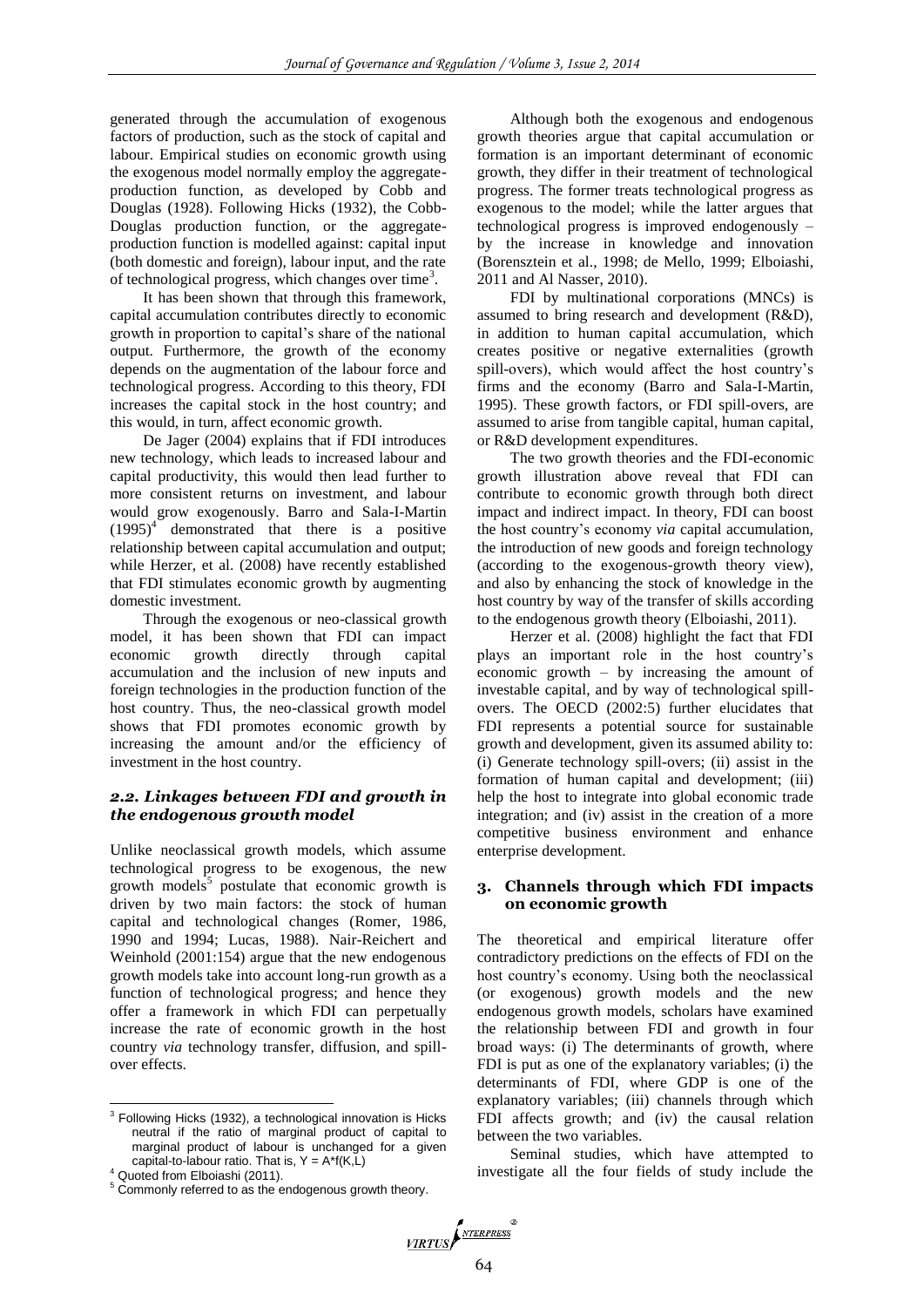research done by Balasubramanyam et al. (1997, 1999); Borensztein et al. (1998); De Mello (1997, 1999); Hansen and Rand (2006) and Al Nasser (2010), among others.

The first three research areas listed above broadly examine the role, or channel through which FDI affects economic growth, or *vice versa*. A large body of this literature supports the view that FDI has a significant positive impact on growth. These studies show that FDI has a positive effect on the economic growth and welfare of the host country through the benefits it brings, such as increased investible financial resources, new innovation and technology, new managerial skills, skills development, the creation of job opportunities, and an improvement in the working conditions of employees and the development of the industrial sector in the host country, in addition to increased global exposure and restructuring for domestic firms.

FDI is also associated with positive spill-overs or externalities, which can boost the economies of host countries (De Mello, 1997, 1999 and Chowdhury & Mavrotas, 2006).

However, there are other theoretical studies, such as Body and Smith (1992), Aitken and Harrison (1999), Carkovic and Levine (2002), Alfaro (2003), and Alfaro et al. (2004), which have shown conflicting results. For example, the Carkovic and Levine (2002) study, which covered 72 countries over the period 1960-1995, found that the exogenous element of FDI does not have any positive effect on growth; and they found no evidence to support the assertion that FDI, on its own, can influence the host country's economic growth.

Furthermore, Alfaro (2003) used the crosscountry data for the period 1981-1999; and this author concluded that FDI has an ambiguous effect on economic growth.

A review of several theoretical studies sheds some light on the contradictory relationship between FDI and economic growth. Liu (2008) explained that the level and rate of effects of spill-overs or externalities can go in opposite directions. As explained below, there are several channels through which FDI affects economic growth. According to the OECD (2002), UNCTAD (1999); Moura and Forte (2010); and various other studies sighted below, the impact of FDI on a host country's economic growth can either be positive or negative. This issue will be further discussed below.

# *3.1. The transfer of new technologies and know-how*

According to de Mello (1999:134), the FDI has the potential to encourage the "incorporation of new inputs and foreign technologies in the production function of the recipient economy". Borensztein, *et al.* (1998) state that FDI is an essential channel for the transfer of technology, and that it contributes comparatively more to economic growth than does domestic investment. The OECD (2002) further states that technology transfers could be the most important channel through which the presence of MNCs may create positive externalities in the economy of the host country, especially developing countries.

This is based on the assumption that MNCs are mainly from the developed countries, and that they invest hugely in R&D and innovation, which can generate substantial technological spill-overs in the economy of the host country. Studies by Borensztein *et al.* (1998) and Ford, *et al.* (2008) reveal that MNCs are responsible for nearly all the global expenditure on R&D; and they are the major sources of technology diffusion, owing to their presence in different countries of the world.

Infusion of FDI technology into the economy can happen through four main channels, namely: "Vertical linkages with suppliers or purchasers in the host countries; horizontal linkages with competing or complementary companies in the same industry; the migration of skilled labour; and the internationalisation of R&D" (OECD, 2002:13).

By using a panel of Chinese manufacturing firms, Liu (2008:176) showed that backward linkages are the most significant channel through which spillovers can occur.

The impact of this technological transfer can be positive or negative. The positives can be in the form of a reduction of R&D costs of local firms, which helps them to become more competitive (Berthélemy and Démurger, 2000); an increase in productivity by local firms (Moura & Forte, 2010); an increase in demand for local products, as the MNCs purchase raw materials and intermediate products (Moura & Forte, 2010); and the linkages with local research institutions, for example universities and other higher institutions of learning (Kottaridi, 2005).

Sen (1998) argued that FDI can be the source of negative technological spill-overs by MNCs, as they transfer inappropriate know-how – with the intention of holding onto the technological advantages of local firms. Thirlwall (1999:400) criticized FDI, and stated that it can bring inappropriate technology, which could impede the development of the host country's capital-goods industries. Furthermore, by adapting to MNCs' technology, local firms might become dependent on MNCs; which could retard their longterm development (Vissak and Roolaht, 2005). Thirlwall (1999) and Todaro (1985) further argue that FDI can stifle local entrepreneurship.

## *3.2. Formation of the human resources*

De Mello (1999:134) states that FDI not only enhances economic growth through capital accumulation, but also by way of knowledge transfer. The study argues that the FDI enhances the existing stock of knowledge in the host country through

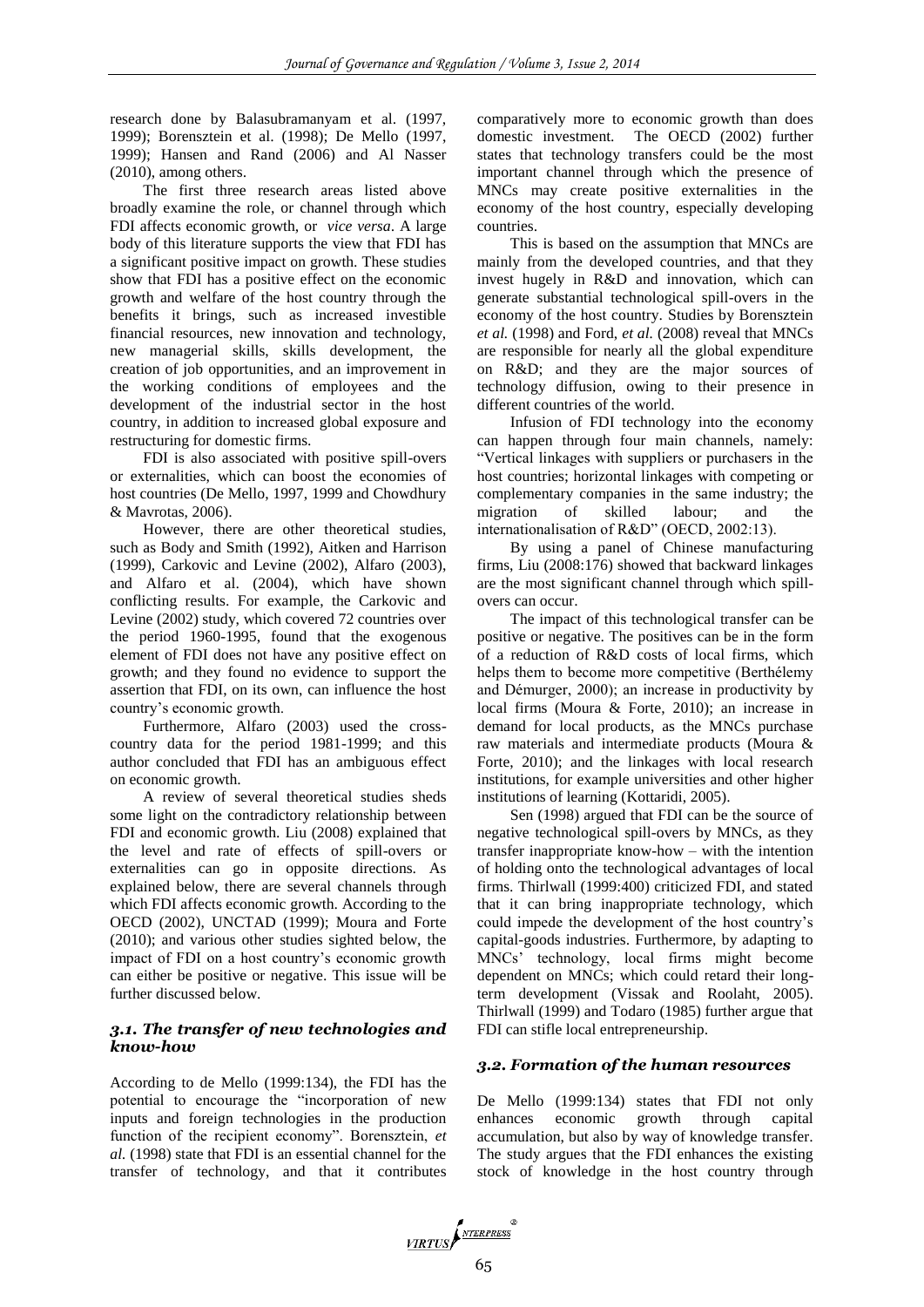training, the bringing in of skilled personnel from abroad, and the introduction of new management techniques, and modern business-management skills. Borensztein *et al.* (1998) found that FDI can only contribute to economic growth once the host country has attained a specific level of human-capital development. Li and Liu (2005) show that FDI affects economic growth – both directly and indirectly – through the human-capital channel.

This human resource development can occur through formal training (De Mello, 1999), or through informal training – by way of observation (Moura  $\&$ Forte, 2010). The OECD (2002) states that MNCs are credited for enhancing the development of skills through training; highlighting and demonstrating the need to have a qualified and skilled workforce in host countries.

Other positive externalities are generated when the entrance of MNCs leads to a general increase in wages in the host country. Domestic firms may respond positively by improving their production processes, thereby becoming more efficient (Jordaan, 2012). According to Lipsey and Sjoholm (2004), local firms can also benefit if a worker changes employment from an MNC to join a domestic firm. This worker brings skills and knowledge, which the domestic firm might otherwise have taken years to acquire (Gershenberg, 1987).

On the negative side, it is argued that the introduction of new technology by MNCs can lead to job losses – and consequently an increase in unemployment (OECD, 2002). Some host governments might take advantage of MNCs training, and use the resources for other priorities – to the detriment of local firms (Ford, *et al.,* 2008). The OECD (2002) further argues that MNCs focus on their own in-house skills and technical knowledge for their own competencies, but not for the development of local firms.

Furthermore, the newly trained workers become marketable internationally; and they might decide to leave the country, leading to a brain-drain in the host county (Vissak and Roolaht, 2005).

## *3.3. Integration into the global economy*

Mencinger (2003) maintains that there is a positive relationship between the increase in FDI and the speed of integration of the host country into the global market. Thirlwall (1999:400) notes that the greater proportion of FDI is invested in the tradable goods sector of the host countries, which improves their export performance, and brings in much-needed foreign exchange. The OECD (2002) argues that the host countries, in their bid to produce higher valueadded products and boost exports, can tap into networks of MNCs. Beyond the already-established networks, MNCs have considerable expertise in advertising, promotion, and the development of international lobby groups (Moura & Forte, 2010).

UNCTAD (2002) finds that MNCs can help enhance and sustain the export competitiveness of the host country. This can be done through a diversification of the export basket, maintaining higher rates of export growth over time, improving the technological and skill content of export activity (through beneficiation and value-addition), and enlarging the capacity of local firms to be able to compete globally. The same report stressed that, in order for this to happen; the local government should develop coherent and consistent policies and strategies that would ensure the attraction of exportoriented MNCs.

According to Aitken *et al.* (1997), the entrance of FDI through MNCs can help local firms in terms of their reduction in foreign markets entry costs. This becomes possible through the increased opportunities available for the local firms to imitate the export processes of MNCs and to gain access to MNCs' distribution networks, delivery infrastructure, and international marketing knowledge (Clark, *et al.* 2011:4).

The other benefits to local firms and the host economy are through local firms becoming suppliers or subcontractors to MNCs (Moura and Forte, 2010; Jordaan, 2012), as well as the introduction of local firms to international trade associations, and the ability to sell their goods through a well-established MNC brand (Zhang, 2001a). There are also further benefits accruing to the local firms from an increase in exports and global integration in the form of increase in productivity, improvement in capacity utilisation, and access to economies-of-scale (Makki and Somwaru, 2004).

However, FDI-induced global integration can have negative consequences for the host country's economy, such as an increase in net imports (Mencinger, 2003), leading to current account deficits. Vissak and Roolaht (2005) argue that FDI can be the conduit in spreading global economic challenges to the now open host country economies.

## *3.4. Increased competition in the host country*

Moura and Forte (2010) state that the entry of FDI into the local economy creates competition. The MNCs bring in new capital and production methods, which tend to lower the cost of capital and the general cost of production. Pessoa (2007), OECD (2002) and Jordaan (2012) argue that local firms might react to this new competition by improving their productivity, improved performance, reducing prices, and moving to a more efficient resource-allocation mechanism.

This increase in competition might cause local firms to increase in R&D spending and to an improvement in the quality of products, as the local firms position themselves to become MNCs suppliers or sub-contractors (Moura and Forte, 2010). Clark et al. (2011:3) have argued that "competition will force

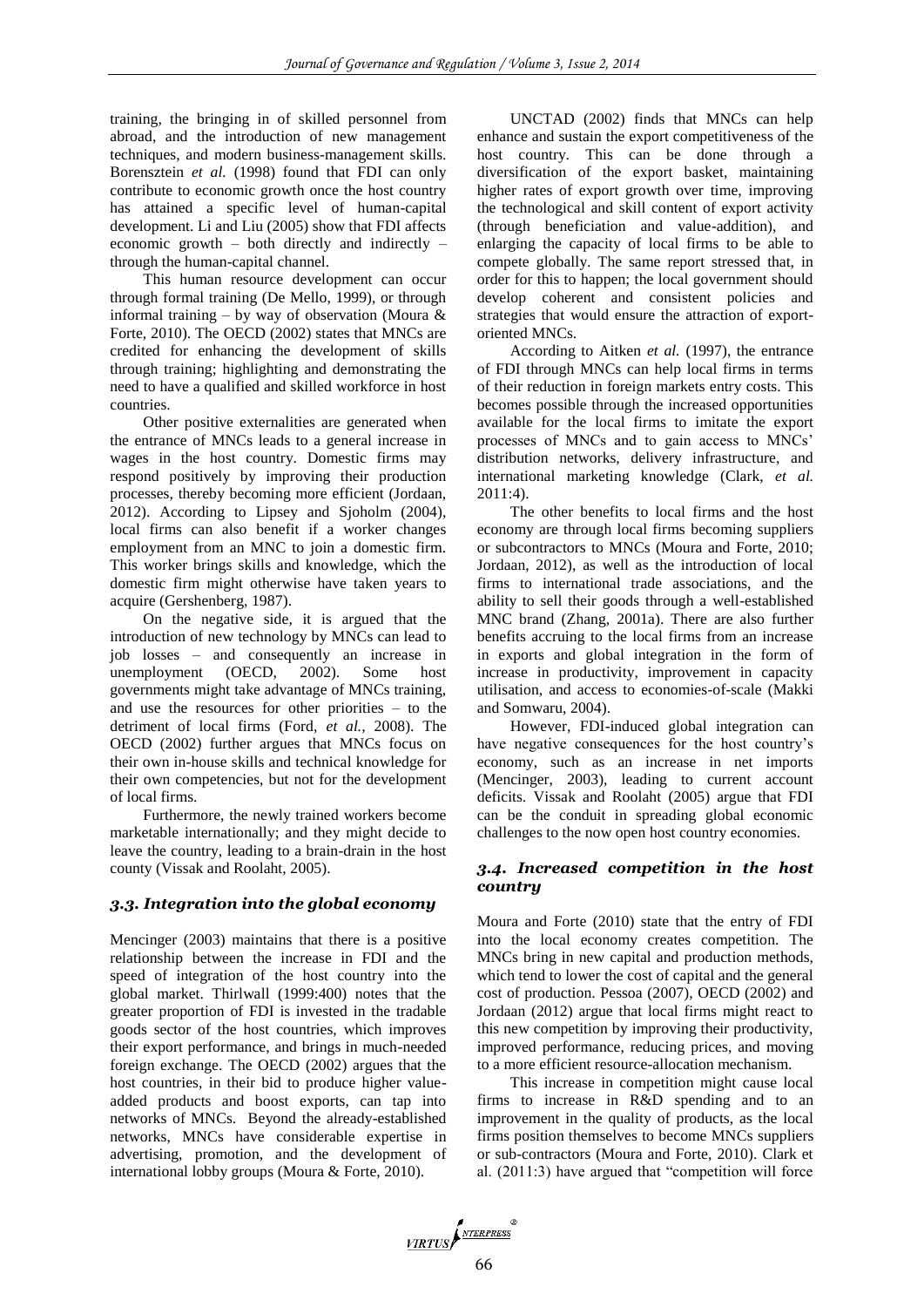domestic firms to use resources more efficiently and adopt advanced productive technologies, leading to productivity gains".

On the other hand, the increase in competition as a result of the entry of MNCs, might lead to the closure of local firms, which could have the unintended consequence of the creation of monopolies or oligopolies dominated by foreignowned companies (Ram and Zhang, 2002). The OECD (2002) notes that the entry of MNCs may increase the levels of concentration in host-country markets, which could actually reduce the level of competition. This leads to an anti-competitive environment. MNCs could also outperform local firms in the local labour market, and attract skilled workers through better pay and career prospects (Sylwester, 2005). The other negative association between MNCs and domestic firms is where such MNCs take away part of the market share from the local firms.

As explained by Jordaan (2012:43), "this market stealing can lower the level of productivity or efficiency of the domestic firms, if their production process is subject to scale economies". Clark *et al.* (2011:3) also echoed the same point; arguing that if a reduced market share leads to a reduction in the capacity utilisation, or the use of smaller production facilities, then local businesses would be forced to operate on a less efficient scale.

Instead of limiting the flow of FDI as a way of guarding against anti-competitive behaviour and the protection of local firms, the OECD (2002) advises the host governments to expand their markets through opening up to foreign trade, together with the tightening of domestic competitive policies and regulations.

# *3.5. The development and restructuring of firms*

The OECD (2002) points out that the entry of FDI through MNCs affects the enterprise development of direct (targeted) firms and unrelated firms. The targeted firms are those who are acquired by the MNCs. They benefit through improved efficiency, as they become members of a bigger entity with proven governance and management practices (OECD, 2002). Other firms in the host country can also benefit from the new MNCs through demonstration and imitation effects (Jordaan, 2012), and other spillovers similar to those that lead to technological and human-capital spillovers, as discussed above. According to Clark *et al.* (2011), domestic firms would be forced to adapt, and even those who are reluctant would be compelled, if they see technology being successfully used by MNCs.

According to Hansen and Rand (2006), MNCs can be a source of change in the host country's economic landscape. They argue that MNCs' superior know-how helps them enter into industries with prohibitive entry barriers, in terms of domestic firms. Thus, the entrance of MNCs could help the country break existing monopolies and cartels, which would transform the economic structure of the host country.

Zhang (2001b) notes the changes to the Chinese business environment due to the influence of MNCs, as privatization has taken the place of previously publicly owned enterprises, change of economic policy from command to a more-open market economy, and the adoption of policies and procedures to improve of the ease of doing business.

# *3.6. Difficulty in the implementation of economic policies*

Todaro (1985:439) argues that MNCs may use their economic power to sway government policies in the directions unfavourable to the host country's development. UNCTAD (1999:155) clearly articulated the divergence in motives between the MNCs and the host government. It states that "governments seek to spur development within a national context…TNCs seek to enhance their competitiveness in an international context"<sup>6</sup>. The OECD (2002) concurs, and states that some MNCs are huge in size, such that their decisions (such as downsizing) can impact the socio-economic status of a significant portion of the country's economy. This downsizing, for example, can be announced when the host country's government is pushing policies on economic expansion and job creation, thereby causing friction between MNCs and their host governments.

Other challenges to the economic policies of host countries include: significant inflows of funds – at a time when the country is practising contractionary<sup>7</sup> policies (Sen, 1998), resulting in a decrease in the local authorities' autonomy and sovereignty (Duttaray *et al.*, 2008), and influence in the political decisions of the host country governments (Zhang 2001b).

## *3.7. Increase in capital for investment*

De Mello (1999) argues that FDI can be regarded as a stimulus for domestic investment. MNCs, because of their wide networks and global market exposure, have greater access to both international and host-country finance. Thirlwall (1999:400) further argues that this can be a catalyst for domestic investment, especially in the same or a related sector of the economy. MNCs are credited for quickly responding to investment opportunities and incentives – compared with local firms (Caves, 1996:159). Furthermore, MNCs can also undertake bigger projects, which domestic firms might not have the capacity to take on, or projects that are deemed too risky for local

<sup>1</sup>  $6$  UNCTAD (1999:155). Please note that the abbreviation TNCs and MNCs are used interchangeably in this study.

See the subsection below, on Increase in Capital Formation.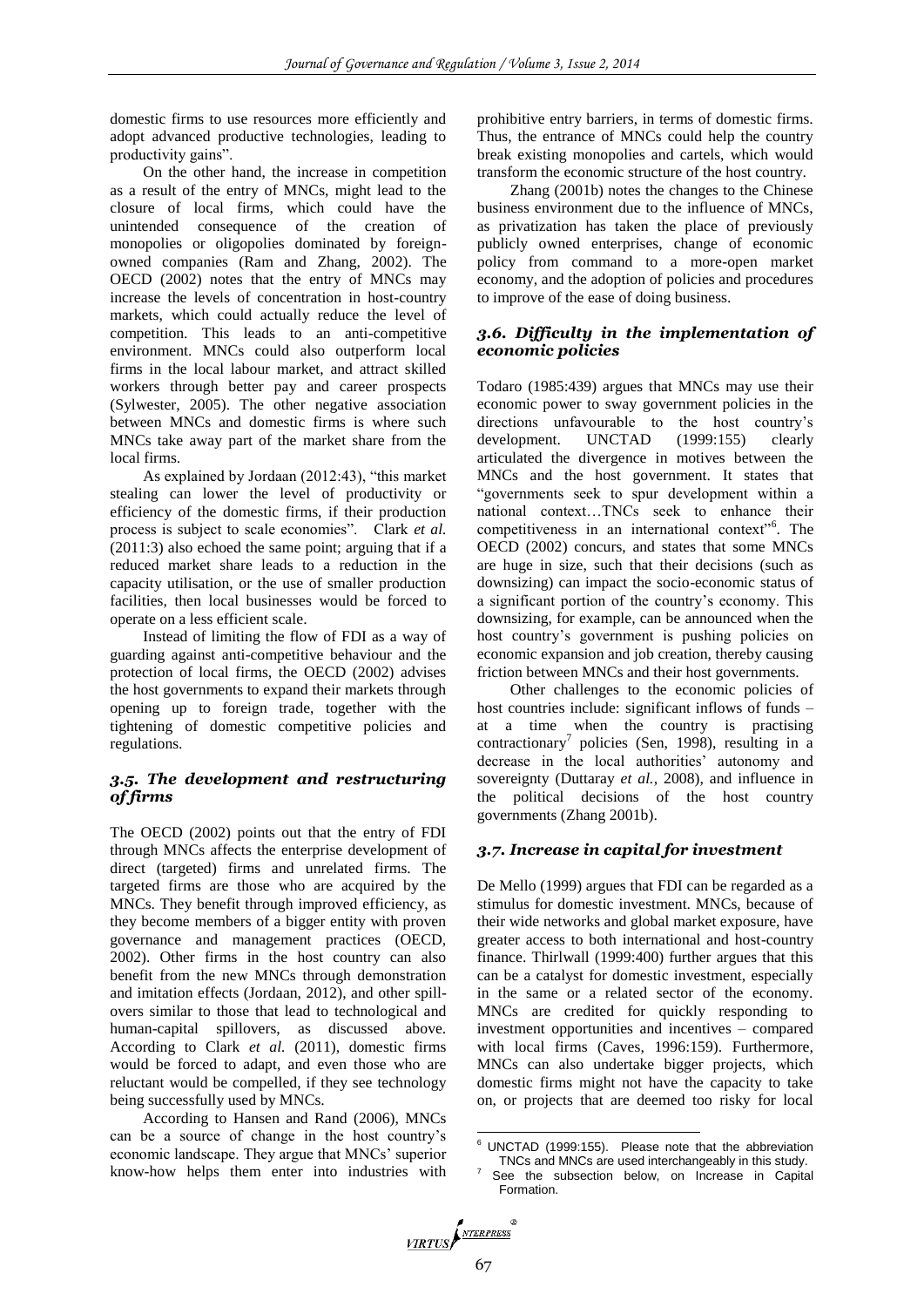firms (UNCTAD, 1999). According to Dupasquier and Osakwe (2005), FDI complements domestic savings by bringing in foreign savings. Ndoricimpa (2009:34) further argues that FDI fills the funding gap between local savings and investment requirements; and it can also augment the host country's balance-of-payment receipts.

UNCTAD (1999) argues that FDI is a more stable source of funding, as it is based on a longerterm view of the recipient country's growth potential, raw-material accessibility, and easier access to markets, among other factors.

Although FDI can contribute to economic growth directly by increasing the aggregate investment in a host country, there is the potential problem of 'crowding in and/or crowding out' of domestic investment. Empirical studies have been conducted testing whether FDI and domestic investment are complements or substitutes. Borensztein *et al.* (1998) investigated the impact of FDI on domestic investment for developing countries over the period 1970-1989; and the authors found that FDI stimulates total investment. Thus, the result suggests that FDI crowds in domestic investment.

Eragha (2011) conducted a study on the linkages between FDI and domestic investment in the Economic Community of West African State (ECOWAS) countries, and found that FDI inflow substitutes for domestic investment. A second drawback is that massive investments by MNCs through injection of new capital from abroad and retained earnings can act against host governments' contractionary fiscal and monetary policies (UNCTAD, 1999). Thirdly, there is the possibility of a deterioration of the host country's balance-ofpayments, as MNCs repatriate their profits (Ndoricimpa, 2009). Lastly, (UNCTAD, 1999:161) states that FDI seems to be a costly source of foreign finance, compared to other sources, as the rates of profit of MNCs usually surpass the rate of interest on government and other types of loans.

Ram and Zhang (2002) have demonstrated that in the long-run, repatriated profits are greater than the positive impact of the original investment.

## **4. Conclusion**

This paper has discussed the theoretical link between FDI and economic growth. The theoretical explorations reviewed in this paper show that FDI is a key contributor to the economic growth of the host country. Through exogenous and endogenous growth analysis, it was noted that FDI contributes directly and indirectly to economic growth, and that the host country's growth may attract more FDI. It was also observed that FDI affects economic growth through two broad channels: (i) FDI can encourage the adoption of new technologies in the production process through technological spillovers; and (ii) FDI may stimulate knowledge transfer, both in terms of labour training and skill acquisition, and additionally by introducing alternative management practices. The study also found that the overall impact of FDI on economic growth is dependent on the socio-economic conditions of the host country. Specifically, the literature review in this paper shows that FDI can bolster the economy of the host country through increased capital and technological diffusion. However, its impact is dependent on the host country's conditions, such as the level of technology diffusion, education and competency. Also important are the economic, political, social and cultural conditions.

#### **References**

- 1. Aitken, B., Gordon, H.H., & Harrison, A. E. 1997. Spillovers, foreign investment, and export behavior. *Journal of International Economics*, 43(1-2): 103-132.
- 2. Aitken, B.J. & Harrison, A. 1999. Do domestic firms benefit from direct foreign investment? Evidence from Venezuela. *American Economic Review* 89:605–618.
- 3. Al Nasser, O.M. 2010. How does foreign direct investment affect economic growth? The role of local conditions. *Latin American Business Review*, 11: 111- 139.
- 4. Alfaro, L. 2003. Foreign direct investment and growth: Does the sector matter? Harvard Business School, Working Paper. Available at: http://gwww.grips.ac.jp/ teacher/oono/hp/docu01/paper14.pdf (Accessed on 25/10/2013).
- 5. Alfaro, L., Chanda, A., Kalemli-Ozcan, S. & Sayek, S. 2004. FDI and economic growth: The role of local financial Markets. *Journal of International Economics*, 64(1): 89-112.
- 6. Balasubramanyam, V.N., Salisu, M. & Sapsford, D. 1996. Foreign direct investment and growth in EP and IS countries*. The Economic Journal*, 106: 92-105.
- 7. Balasubramanyam, V.N., Salisu, M. & Sapsford, D. 1999. Foreign direct investment as an engine of growth. *The Journal of International Trade and Economic Development*, 8(1): 92-105.
- 8. Barro, R. and Sala-I-Martin, X. 1995. *Economic Growth*. Cambridge, MA: McGraw-Hill.
- 9. Borensztein, E., Gregorio, J., & Lee, J.-W. 1998. How does foreign direct investment affect economic growth? *Journal of International Economics, 45*, 115- 135.
- 10. Berthélemy, J-C. and Démurger, S. 2000. Foreign direct investment and economic growth: Theory and application to China*. Review of Development Economics*, 4 (2): 140 – 155.
- 11. Carkovic, M & Levine, R. 2003. Does foreign direct investment accelerate economic growth? University of Minnesota, Working Paper. Available at: http://siteresources.worldbank.org/INTFR/Resources/f di.pdf (Accessed on 25/10/2013).
- 12. Caves, R.E. 1996. *Multinational enterprise and economic analysis*. Cambridge: Cambridge University Press.
- 13. Chowdhury, A. & Mavrotas, G. 2006. FDI and growth: What causes what? United Nations University, The World Economy.
- 14. Clark, D.P., Highfill, J., Jonas de Oliveira Campino, J.O., and Rehman, S.S. 2011. FDI, technology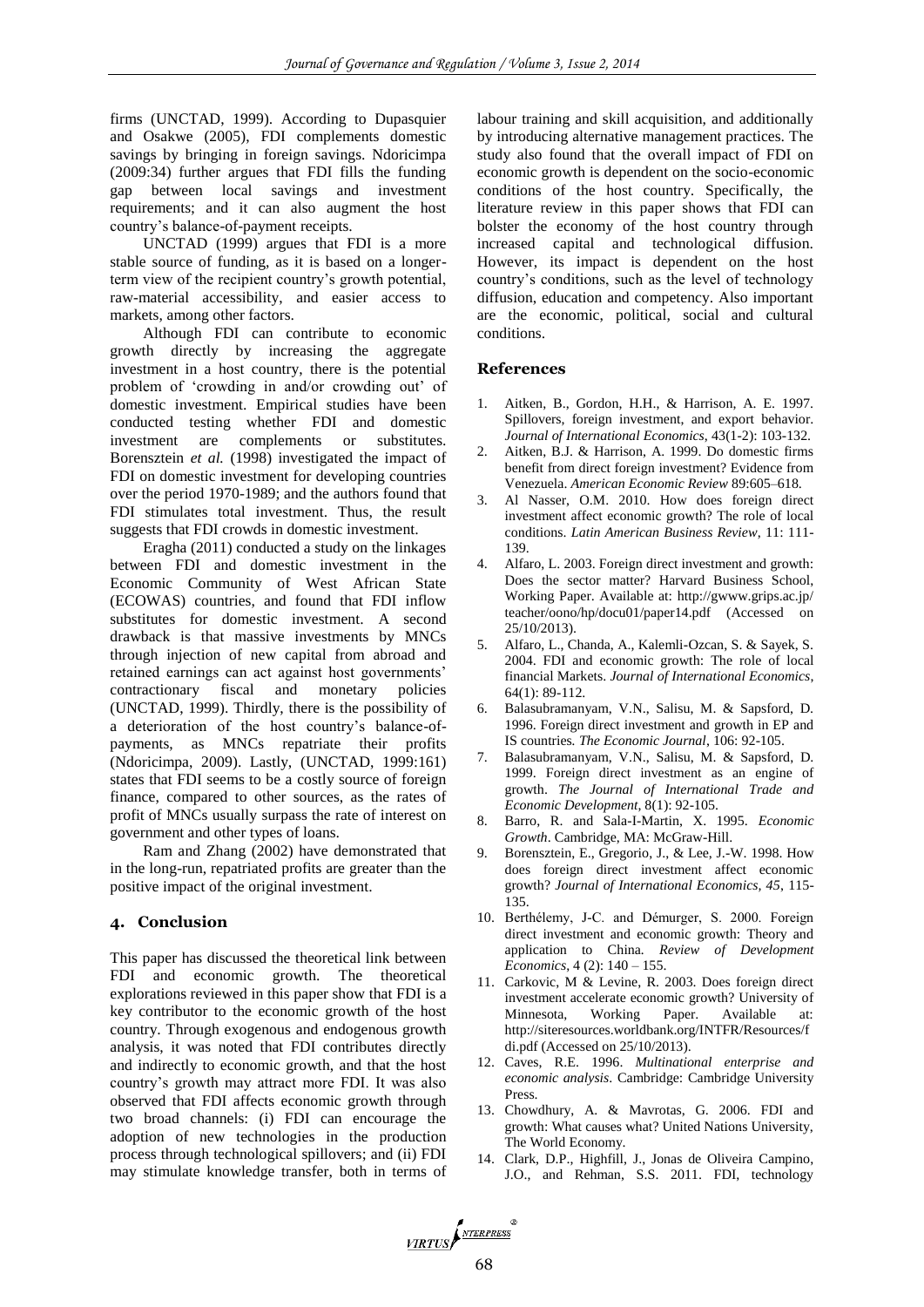spillovers, growth, and income inequality: A selective survey. *Global Economy Journal*, 11 (2):1-42.

- 15. Cobb C. W. and Douglas P. H. 1928. *A theory of production*. The American Economic Review, Vol. XVIII.
- 16. De Jager, J. L. W. 2004. Exogenous and Endogenous Growth, University of Pretoria ETD.
- 17. De Mello, L.R.. 1997. Foreign direct investment in developing countries: A selective survey. *Journal of Development Studies*, 34(1):1–34.
- 18. De Mello, L.R. 1999. Foreign direct investment led growth: evidence from time series and panel data. *Oxford Economic Papers*, 51: 133 – 151.
- 19. Dupasquier, C and Osakwe, P.N. 2005. Foreign direct investment in Africa: Performance, challenges and responsibilities. *Journal of Asian Economics*, Elsevier, 17(2): 241-260.
- 20. Duttaray, M., Dutt, A. & Mukhopadhyay, K. 2008. Foreign direct investment and economic growth in less developed countries: An empirical study of causality and mechanisms. *Applied Economics,* 40: 1927 – 1939.
- 21. Elboiashi, H. A. 2011. The effect of FDI and other foreign capital inflows on growth and investment in developing economies*.* PhD thesis, Department of Economics, University of Glasgow.
- 22. Eragha, P.B. 2011. The dynamic linkages between foreign direct investment and domestic investment in ECOWAS countries: A panel cointegration analysis. Paper Presented at the 2011 Conference of the Centre for the Study of African Economies, Oxford University, Oxford, UK between 20th-22nd March.
- 23. Ford, T., Rork, J. and Elmslie, B. 2008. Foreign direct investment, economic growth, and the human capital threshold: Evidence from US states. *Review of International Economics*, 16 (1): 96 – 113.
- 24. Gershenberg, I. 1987. The training and spreading of managerial know-how: A comparative analysis of multinationals and other firms in Kenya. *World Development* 15 (7): 931-939
- 25. Hansen, H. and Rand, J. 2006. On the causal links between FDI and growth in developing countries. *The World Economy*, Volume 29(1): 21–41.
- 26. Herzer, D., Klasen, S. and Nowak-Lehmann D, F. 2008. In search of FDI-led growth in developing countries: the way forward. *Economic Modelling* 25(5): 793-810
- 27. Hicks, J.R. 1932. Marginal productivity and the principle of variation. *Economica* 12: 79-88.
- 28. Jordaan, J. A. 2012. Emperical estimation of FDI spillovers: A critical survey, in *Econometrics: New research*, edited by S. A. Mendez and A. M. Vega. New York: Nova Science Publishers, Inc.
- 29. Kottaridi, C. 2005. The core-periphery pattern of FDI – led growth and production structure in the EU. *Applied Economics,* 37: 99 – 113.
- 30. Li, X. & Liu, X. 2005. Foregin direct investment and economic growth: An increasingly endogenous relationship. *World Development*, 33: 393-407.
- 31. Lipsey, R.E. and Sjoholm, F. 2004. FDI and wage spillovers in Indonesia manufacturing. *Review of World Economics* 140(2):287-310.
- 32. Liu, Z. 2008. Foreign direct investment and technology spillovers: Theory and evidence. *Journal of Development Economics* 85 : 176–193
- 33. Lucas, R. 1988. On the mechanics of economic development. *Journal of Monetary Economics*, 22: 3- 42.
- 34. Makki, S. and Somwaru, A. 2004. Impact of foreign direct investment and trade on economic growth: evidence from developing countries. *American Journal of Agricultural Economics*, 86 (3): 795 – 801.
- 35. Mencinger, J. 2003. Does Foreign Direct Investment Always Enhance Economic Growth?*, Kilkos,* 56 (4):  $491 - 508$ .
- 36. Moura, R and Forte, R. 2010. The effects of foreign direct investment on the host country economic growth - theory and empirical evidence. FEP WORKING Papers, Research Work in Progress; No. 390, Faculdade de Economia, Universidade do Porto.
- 37. Nair-Reichert, U. and Weinhold, D. 2001. Causality tests for cross-country panels: A new look at FDI and economic growth in developing countries. *Oxford Bulletin of Economics and Statistics* 63(2): 153-171.
- 38. Ndoricimpa, A. 2009. Foreign direct investments, exports and economic growth in comesa countries: A heterogeneous panel causality approach. MAdissertation, Master of Arts in Economics, Makerere University.
- 39. OECD. 2002. Foreign direct investment for development: Maximising benefits, minimising Costs. OECD, Paris.
- 40. Pessoa, A. 2007. FDI and host country productivity: a review, FEP Working Papers No.
- 41. 251, Porto: Faculdade de Economia, Universidade do Porto.
- 42. Ram, R. and Zhang, K. 2002. Foreign direct investment and economic growth: evidence from cross-country data for the 1990s. *Economic Development and Cultural Change,* 51 (1): 205–215.
- 43. Romer, P. M. 1986. Increasing returns and long run growth. *Journal of Political Economy*, 94:1002-1037.
- 44. Romer, P.M. 1990. Endogenous technological change. *Journal of Political Economy,* 98, S71- S102.
- 45. Romer, P. M. 1994. The origin of endogenous growth. *Journal of Economic Perspectives*, 8(1): 3- 22.
- 46. Sen, H. 1998. Different arguments for and against the role and impact of foreign direct investment on the development potentials of developing countries: an overview. *Journal of Economics and Administrative Sciences*, 13 (1): 181 – 190.
- 47. Solow, R. 1956. A contribution to the theory of economic growth. *Quarterly Journal of Economics*, 70: 65-94.
- 48. Solow, R. 1957. Technical change and the aggregate production function. *The Review of Economics and Statistics* 39(3): 312-320.
- 49. Sylwester, K. 2005. Foreign direct investment, growth and income inequality in less developed countries. *International Review of Applied Economics*, 19 (3):  $289 - 300.$
- 50. Thirlwall, A. P. 1999. *Growth and development*. 6th edition. London: Macmillan Press Ltd.
- 51. Todaro, M. P. 1985. *Economic development in the third world*. 3rd edition. New York & London: Longman.
- 52. UNCTAD. 1999. *World investment report: foreign direct investment and the challenge of*
- 53. *Development.*. New York and Geneva: United Nations.
- 54. UNCTAD. 2002. *World investment report 2002: transnational corporations and export*